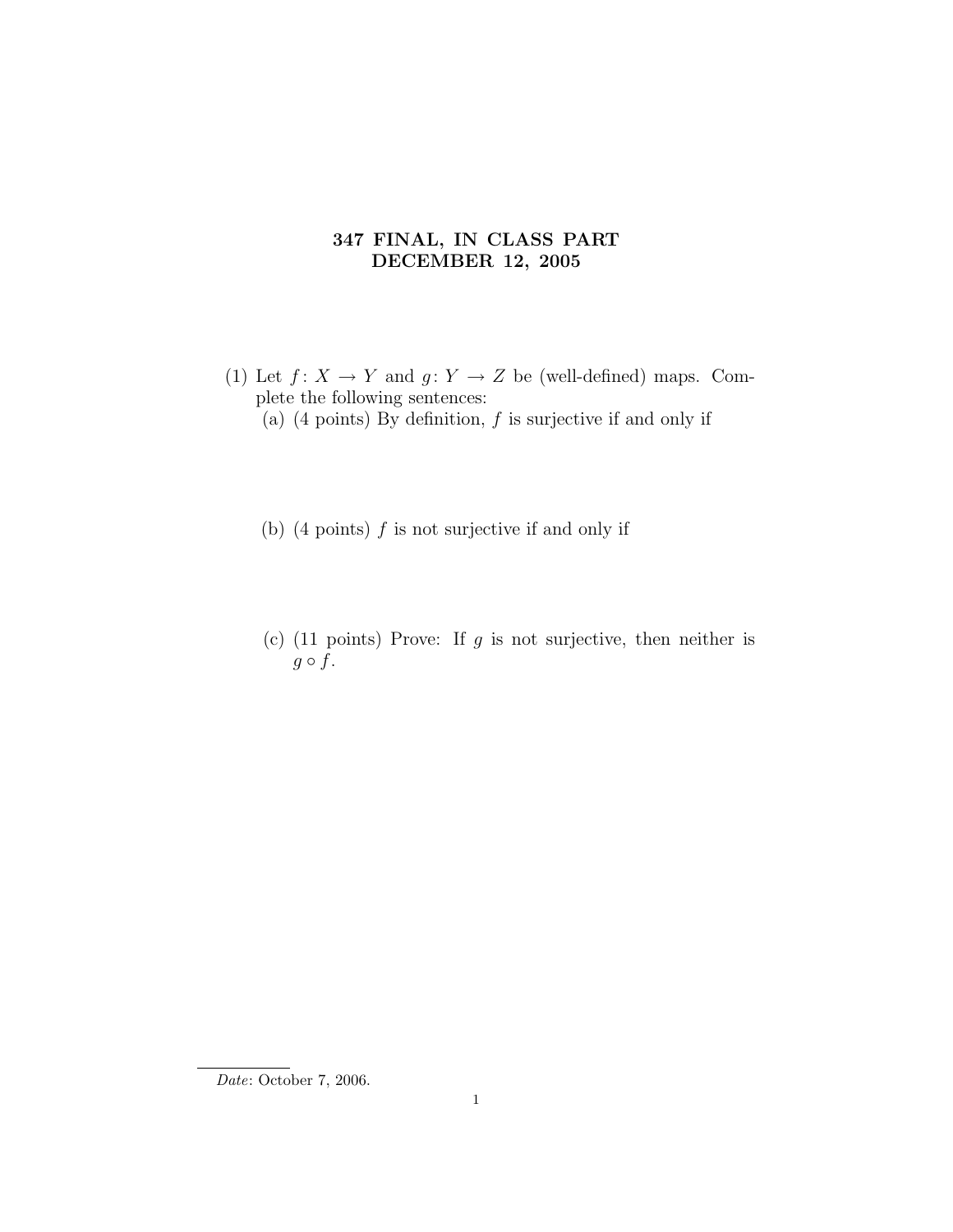(2) Let X be a set, and let P and Q be properties that elements of X could have. We write  $P(x)$  for "x has the property  $P$ ", and  $Q(x)$  for "x has the property  $Q$ ". Consider the sets

$$
Y := \{ y \in X \mid P(y) \}
$$

and

$$
Z := \{ x \in X \mid Q(x) \}.
$$

## Complete the following sentences with statements about the properties  $P$  and  $Q$ :

- (a) (3 points)  $Y = Z$  if and only if
- (b) (3 points)  $x \in X \setminus Y$  if and only if
- (c) (3 points)

$$
Y \setminus Z = \{ x \in X \mid \tag{}
$$

(d) (3 points)  $Y = X \setminus Z$  if and only if

(e) (3 points)  $Y \cup Z = Y$  if and only if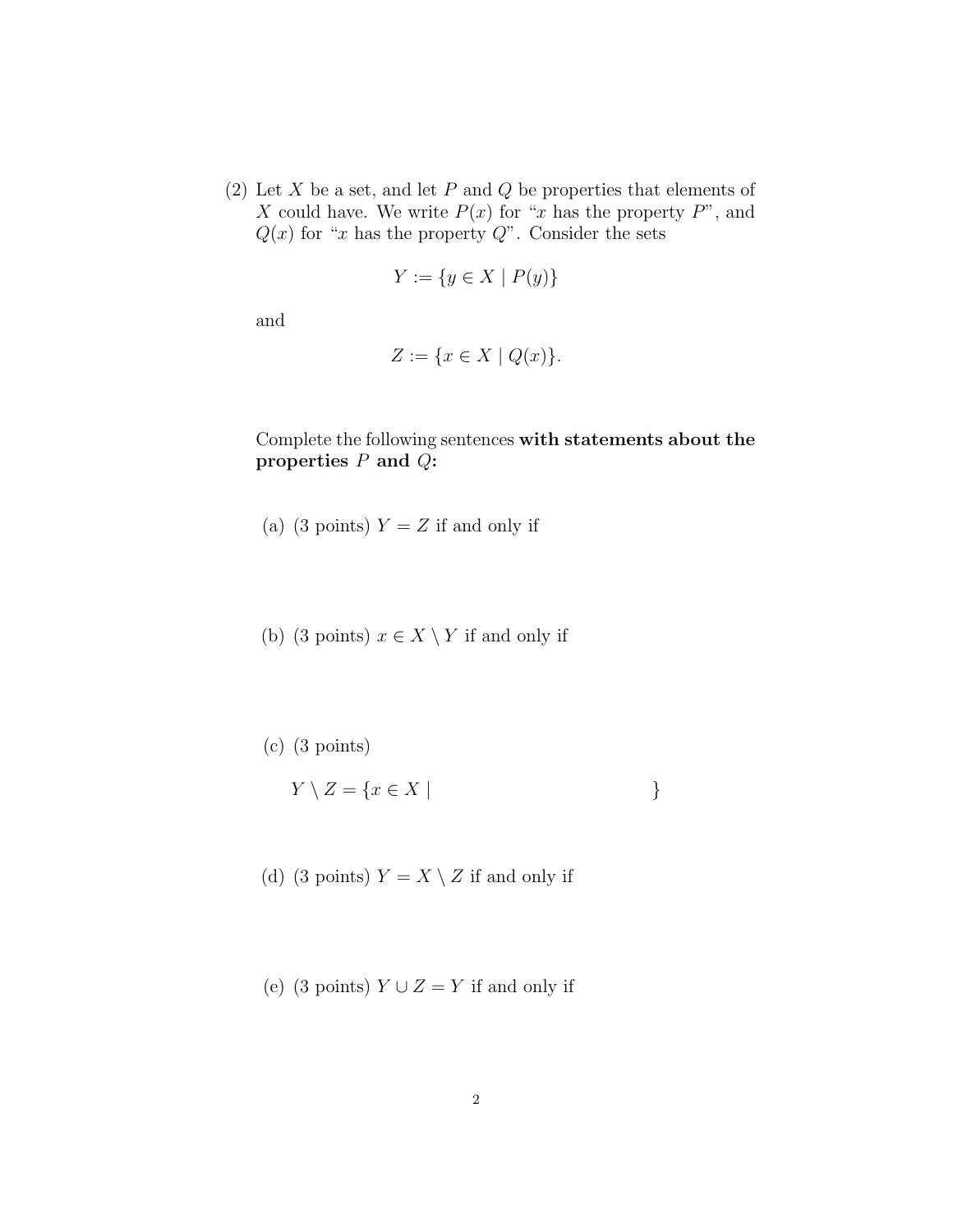- (3) (2 points for every correct answer and -1 point for every false answer) For each of the following statements, indicate whether it is equivalent to the negation of  $A \Rightarrow B$ .
	- (a) Yes No A is true and B is not true
	- (b) Yes No (not A) or B
	- (c) Yes No if A holds then not B holds.
	- (d) Yes No A is necessary for B.
	- (e) Yes No If  $B$  holds then  $A$  does not hold.

(4) **Permutations:** Consider the permutation  $f$  with two-line form

 $\left(\begin{array}{ccccccc} 1 & 2 & 3 & 4 & 5 & 6 & 7 \\ 1 & 2 & 7 & 3 & 6 & 4 & 5 \end{array}\right)$ 

- (a) (3 points) Write  $f$  in cycle form.
- (b) (2 points) What is the order of  $f$ ?
- (c) (3 points) Compute  $f^{-1}$  in cycle or in two-line form.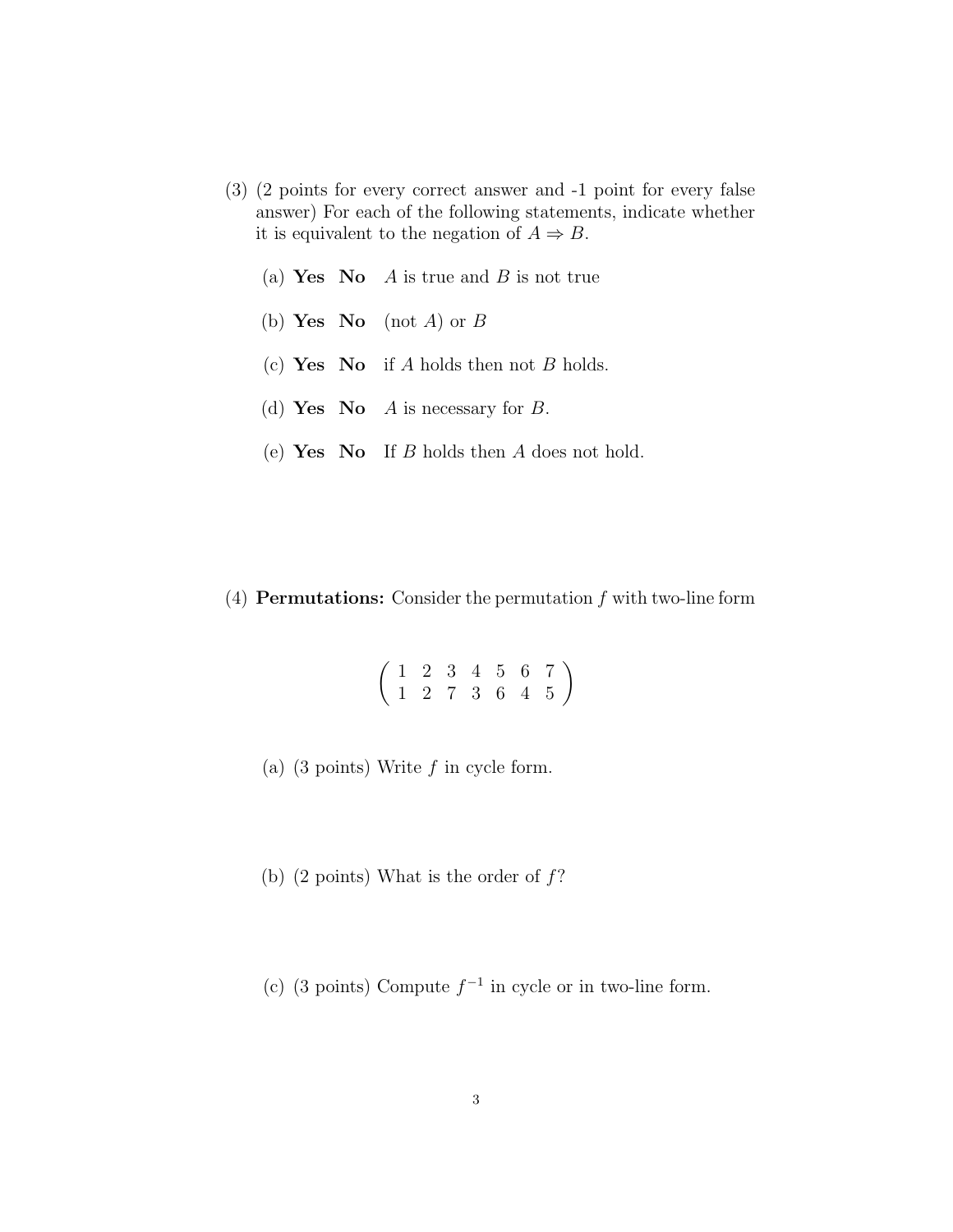(d) (5 points) Compute  $f^{-1} \circ f^{-1}$  in cycle or in two-line form.

(e) (3 points) What is  $f \circ f \circ f \circ f \circ f \circ f \circ f \circ f \circ f$ ?

## (5) Modular arithmetic:

(a)  $(4 \text{ points})$  Compute  $7^{29000002}$  modulo 59.

(b) (8 points) What is the multiplicative inverse of [12] in  $\mathbb{Z}/139\mathbb{Z}$ ?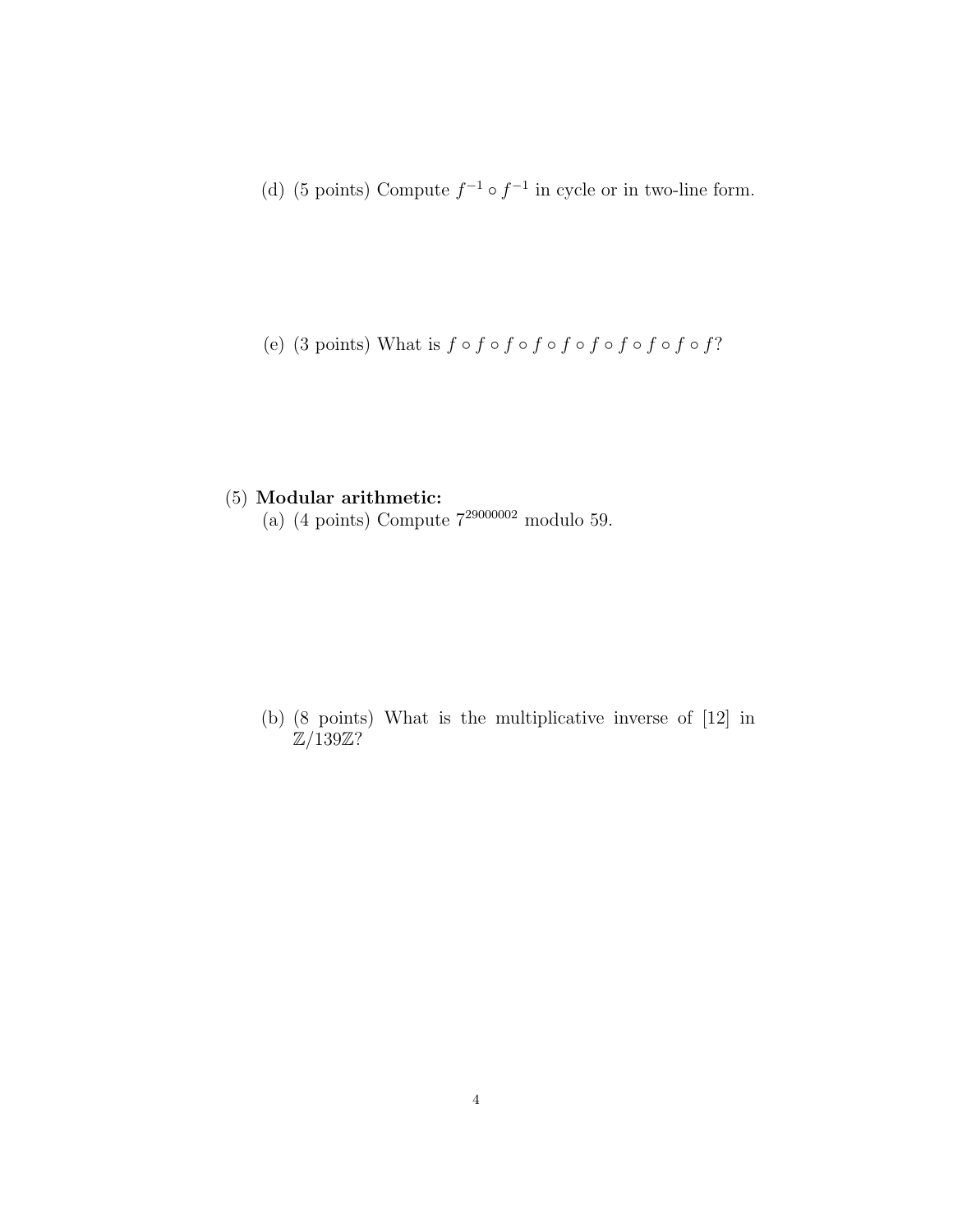(6) (11 points) How would you structure a proof of the following statement about a function  $f: \mathbb{R} \to \mathbb{R}$ ?

For every  $\varepsilon > 0$ , there exists a  $\delta > 0$  such that for every  $x, y \in \mathbb{R}$  the following holds:

$$
|x - y| < \delta \Rightarrow |f(x) - f(y)| < \varepsilon.
$$

Remark: At some point in this proof you would have to make a clever guess for something. Just write "???" in the place of what the guess would have to be.

(7) (6 points for a correct answer, -2 points for a false answer) Compare the statement of the previous question to the one from Midterm 3:

For every  $x_0 \in \mathbb{R}$  and every  $\varepsilon > 0$ , there exists a  $\delta > 0$  such that for every  $x \in \mathbb{R}$  the following holds:

$$
|x - x_0| < \delta \Rightarrow |f(x) - f(x_0)| < \varepsilon.
$$